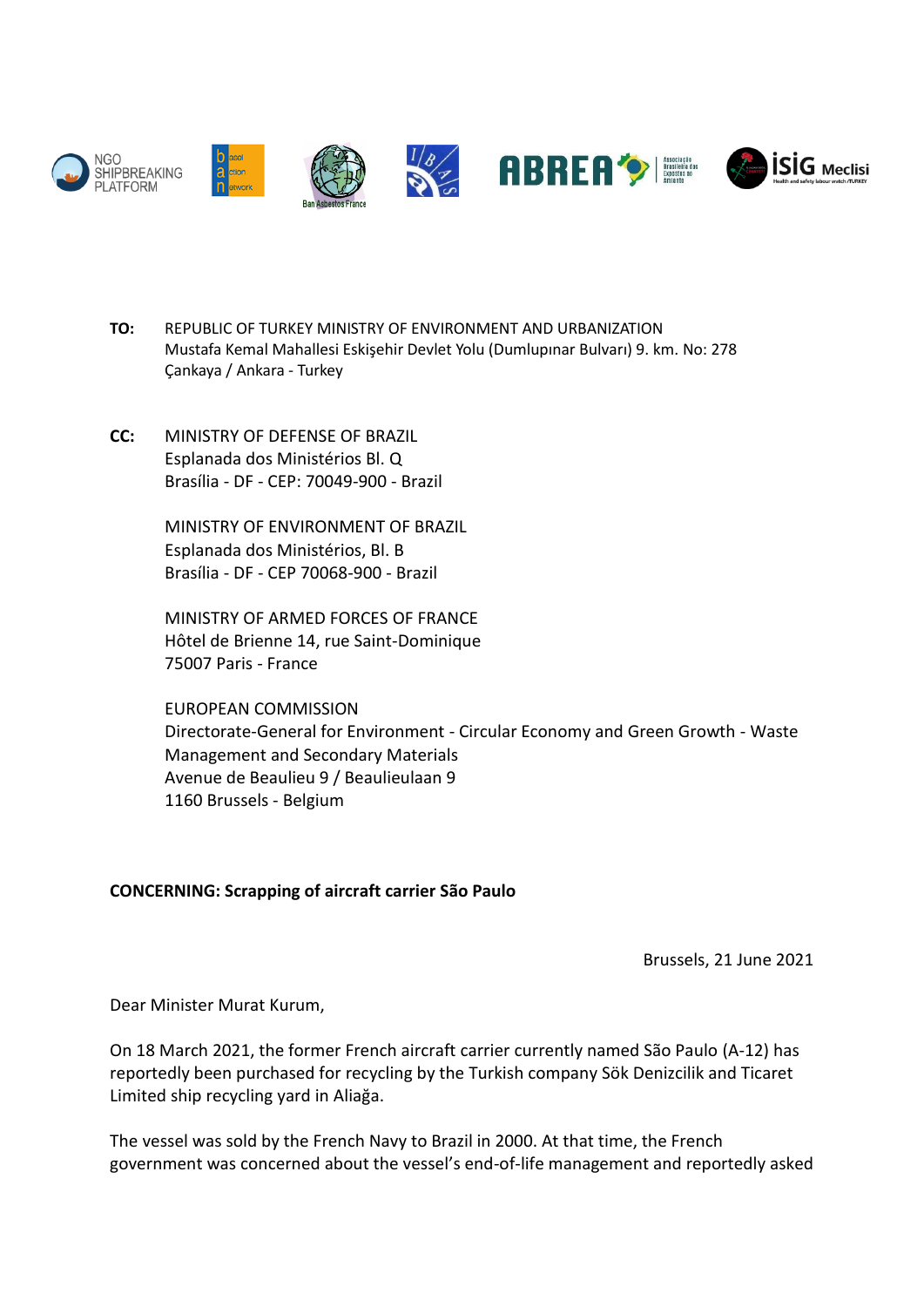that the ship's final destination be approved by them to ensure its safe and environmentally sound disposal. After countless serviceability issues which impeded the ship's operation it was formally decommissioned by Brazil in 2017.

The São Paulo, like its infamous sister ship Clemenceau, whose misguided export to India was recalled to Europe at great expense due to violations of the Basel Convention, contains large amounts of hazardous substances within its structure, and is thus considered a hazardous waste under the Basel Convention. France, Brazil and Turkey are all Parties to the Convention.

Based on the audits performed on the Clemenceau we can estimate that São Paulo contains around 900 tons of asbestos and asbestos-containing materials, hundreds of tons of Polychlorinated Biphenyl (PCB)-containing materials and large quantities of toxic heavy metals on-board. There is little doubt that the São Paulo is a particularly toxic vessel. What a ship actually contains in terms of hazardous wastes is vital in determining its legal fate under the Basel Convention. And yet, despite this fact, it remains uncertain as to whether a proper independent audit or inventory of hazardous materials (IHM) on board the São Paulo has ever been performed.

We have knowledge that no such IHM was provided during the sale and bidding process for the vessel. This is highly irregular and alarming, because, without knowing the type and quantities of the wastes, it is impossible for a buyer, such as a facility in Turkey, to assess whether they are capable of managing the recycling and disposal process in a responsible manner. Indeed, without an IHM, it is not possible to arrive at a sale price which would be certain to be sufficient to manage the considerable expenses of safely disposing of the hazardous residues (e.g. PCBs and asbestos). Without a proper IHM at hand it is furthermore not possible for a Basel Party such as Turkey or Brazil to ensure the export and subsequent management can be done in an environmentally sound manner -- a requirement of the Convention. Without the export being legal the sale could not be consummated. The aircraft carrier is currently located in Rio de Janeiro, Brazil. The export of the São Paulo from Brazil to Turkey without an accurate characterisation of the quantities and types of hazardous materials on board would constitute a breach of international law and an illegal transboundary movement of hazardous waste (Basel, Annex VA, and Article 9, 1, d) and would constitute illegal traffic which is a criminal act (Article 4.3).

Certainly the aircraft carrier should not be allowed to leave Brazil until and unless the IHM is completed. Also, given the fact that the ship sale was concluded without knowing the real cost of managing the ship responsibly in an environmentally sound manner as required by the Basel Convention, including careful management of the asbestos and PCBs etc., it is our conclusion that the sale of this ship was improper, conducted without consideration of legal and financial implications, and must therefore be annulled and subject to rebidding based on legal constraints and a proper and accurate IHM.

Further, there is considerable evidence that local communities in Turkey have been kept in the dark regarding the consequences of the imported waste vessel. In view of the particularly large amounts of asbestos and other hazardous materials likely to be embedded within the vessel's structure, local civil society groups, political leaders, technical experts and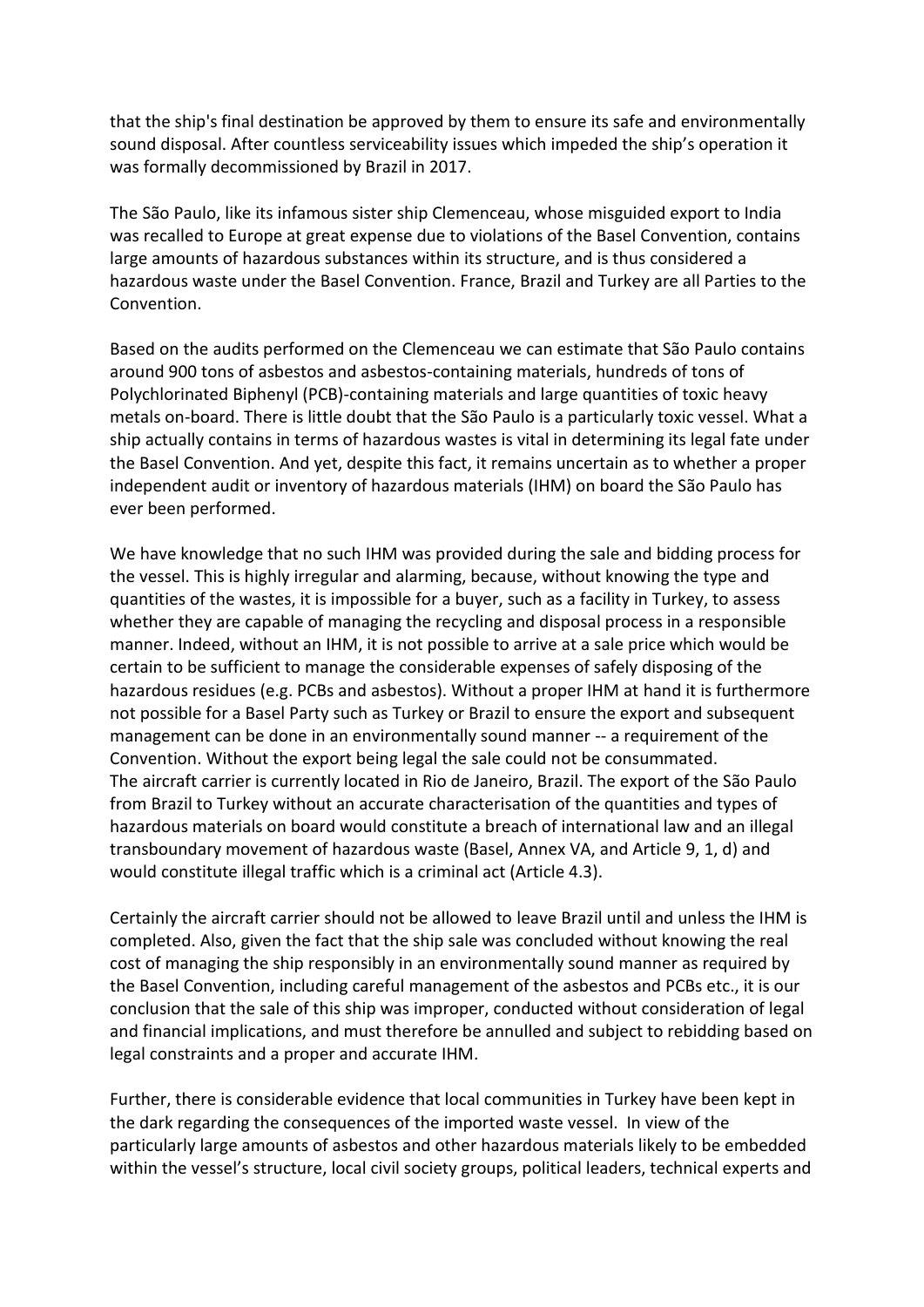union organisers are now stepping out in strong opposition to the import of the vessel to Turkey. They have raised legitimate concerns that the price quoted by Sök Denizcilik and Ticaret Limited for the purchase of the aircraft carrier is not financially viable if all the proper precautions are to be observed during the recycling and disposal of the vessel.

Indeed, when answering a Parliamentary Motion on 20 May 2021, your Ministry stated that 714 ships have been dismantled in Aliağa in the last five years, resulting in the disposal of 74.325 tons of hazardous waste, including approximately 250 tons of asbestos. The figure for asbestos seems grossly underestimated, taking into account that the yards in Aliağa have dismantled numerous military vessels; oil and gas units; and also older vintage RoRo/passenger ships operating in the Mediterranean, all of which are expected to contain large amounts of asbestos-contaminated materials.

In sum, the NGO Shipbreaking Platform, Basel Action Network (BAN), BAN Asbestos France, International Ban Asbestos Secretariat (IBAS) and Brazilian ABREA have previously alerted both Brazilian and French authorities about the legal, environmental and health risks linked to breaking this toxic military vessel. We fully support the notion that ship recycling should only be conducted in facilities on the EU List as that list is limited to vetted and approved non-beaching operations in OECD countries. However, the EU List is not the only relevant criteria for ensuring responsible environmentally sound imports for recycling. In addition to utilising an EU listed facility the following must be assured prior to export and import of the São Paulo:

1. A full and accurate independent inventory of hazardous materials (IHM) must be taken in accordance with the reporting requirements of the Basel Convention and this must precede the sale and be part of the open bidding process. If this was not the case, then the sale must be rebid.

2. An independent assessment of the plans on how to manage and dispose of the hazardous wastes on board and embedded within the vessel's structure must conclude that all wastes can be disposed of in an environmentally sound manner and without putting workers' and local communities' health at risk.

3. The export must be fully compliant with all other obligations of the Basel Convention, including approvals by transit states.

4. The financial guarantee as stipulated in Article 6, para. 11 of the Basel Convention must be required of the importing and transit states, and be sufficient to cover costs of accidental loss or grounding of the vessel or potential insolvency of the actors involved.

5. Finally, given the very hazardous nature of the ship's materials, the shipment and subsequent management plans should be fully transparent to any impacted communities and be supported by them.

We remain at your service to further assist you on this matter, and kindly ask you to keep us informed of what actions you intend to take to make sure that the São Paulo does not end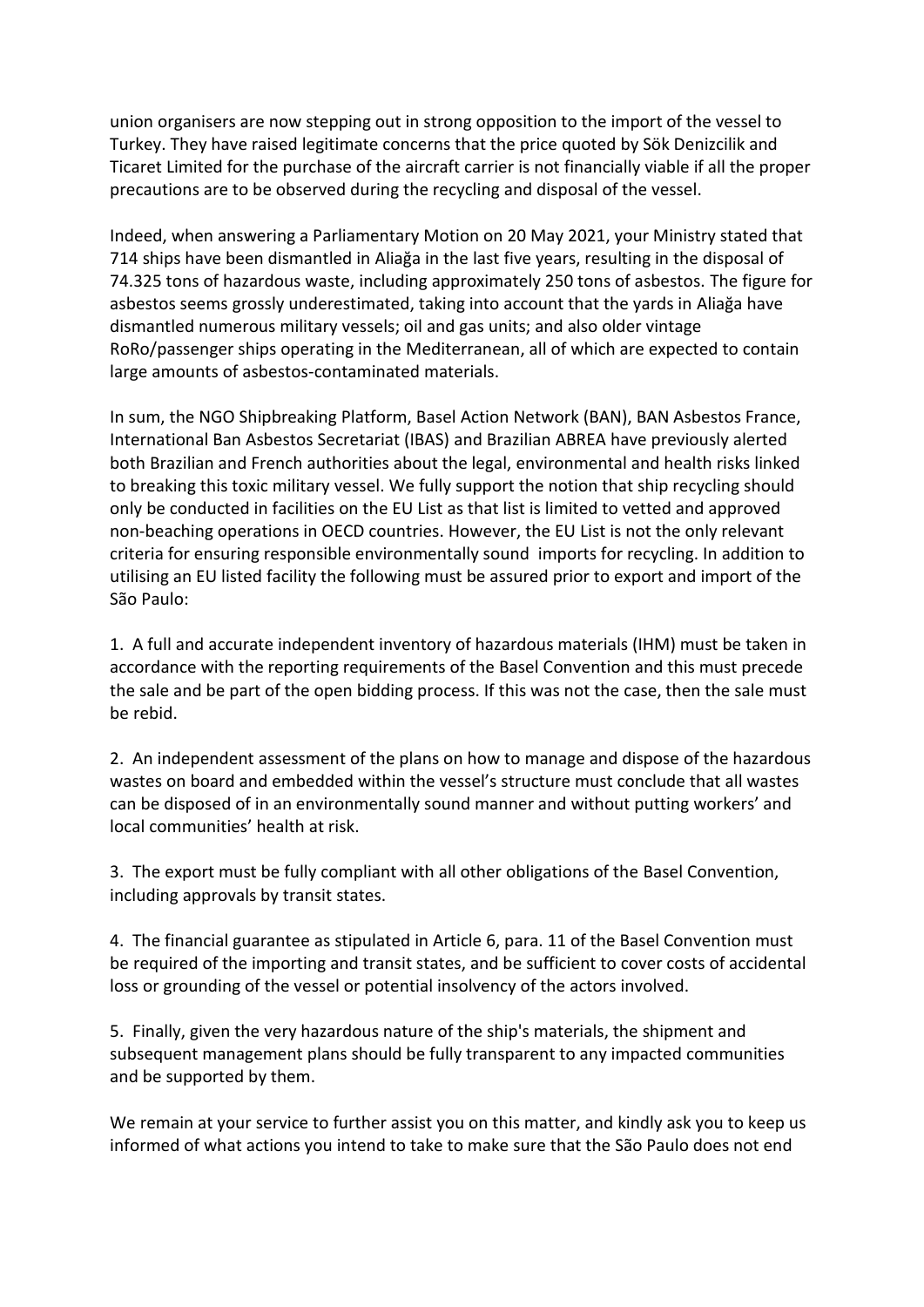up harming workers, local communities and sensitive coastal environments in and around Aliağa.

Yours sincerely,

Inguid Jensien

Ingvild Jenssen Executive Director NGO Shipbreaking Platform

On behalf of: ABREA Basel Action Network BAN Asbestos France International Ban Asbestos Secretariat İstanbul Isig Meclisi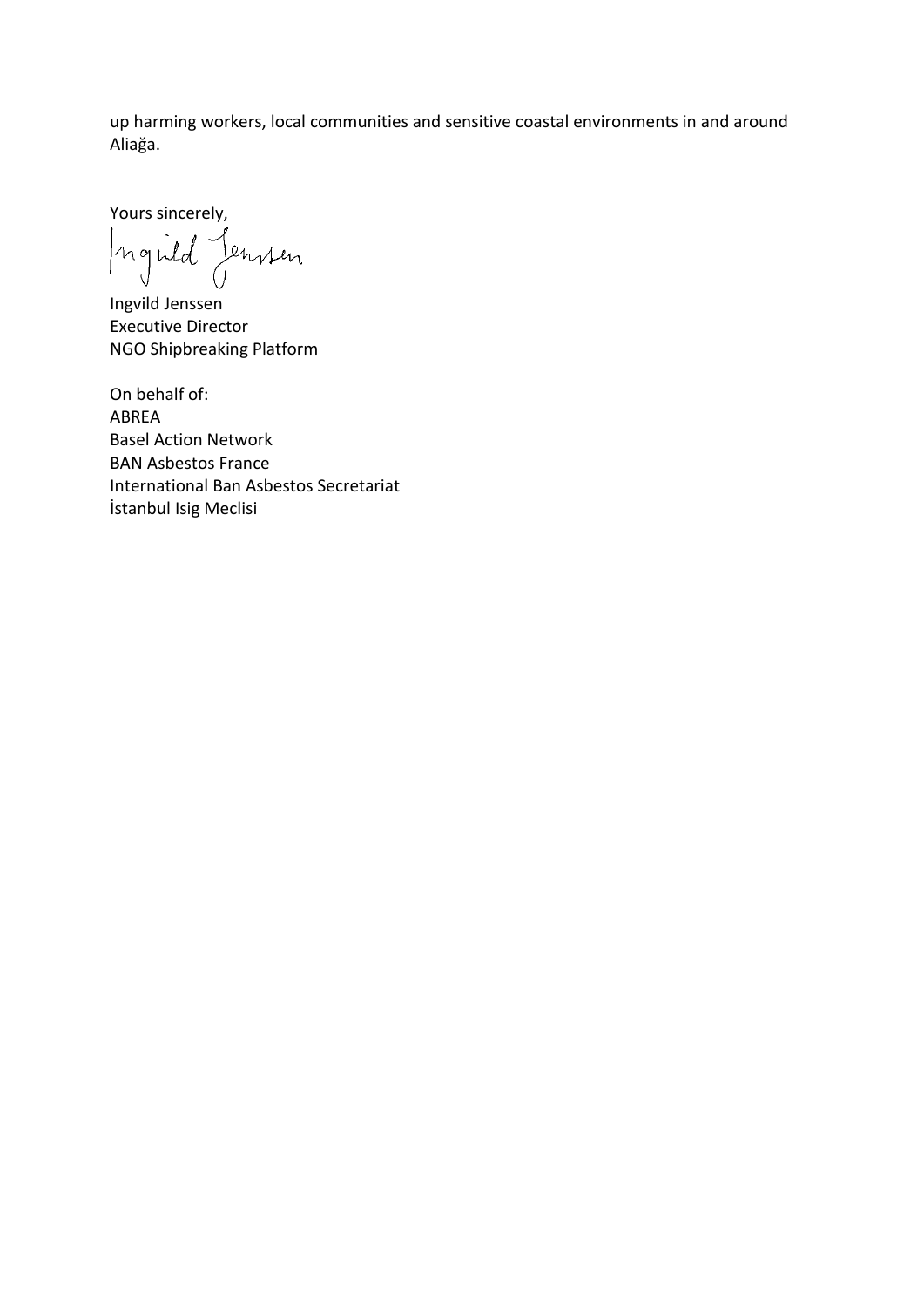*TURKISH TRANSLATION*











- **TO:** TÜRKİYE CUMHURİYETİ ÇEVRE VE ŞEHİRCİLİK BAKANLIĞI Mustafa Kemal Mahallesi Eskişehir Devlet Yolu (Dumlupınar Bulvarı) 9. km. No: 278 Çankaya / Ankara - Turkey
- **CC:** BREZİLYA SAVUNMA BAKANLIĞI Esplanada dos Ministérios Bl. Q Brasília - DF - CEP: 70049-900 - Brazil

BREZİLYA ÇEVRE BAKANLIĞI Esplanada dos Ministérios, Bl. B Brasília - DF - CEP 70068-900 - Brazil

FRANSA SİLAHLI KUVVETLER BAKANLIĞI Hôtel de Brienne 14, rue Saint-Dominique 75007 Paris - France

AVRUPA KOMİSYONU ÇEVRE GENEL MÜDÜRLÜĞÜ DÖNGÜSEL EKONOMİ VE YEŞİL BÜYÜME - ATIK YÖNETİMİ VE İKİNCİL MALZEMELER Avenue de Beaulieu 9 / Beaulieulaan 9 1160 Brussels - Belgium

## **KONU: Uçak Gemisi São Paulo'nun Sökümü Hakkında**

Brüksel, 21 Haziran 2021

Sayın Bakan Murat Kurum,

18 Mart 2021'de, şu anda São Paulo (A-12) adlı, eskiden Fransız Donanması'na ait uçak gemisinin, Aliağa'daki Türk şirketi Sök Denizcilik ve Ticaret Limited gemi geri dönüşüm tersanesi tarafından geri dönüşüm için satın alındığı bildirildi.

Gemi, 2000 yılında Fransız Donanması tarafından Brezilya'ya satıldı. Satış zamanında, Fransız Hükümeti geminin kullanım ömrünün sonundaki atık yönetimi konusunda endişeliydi ve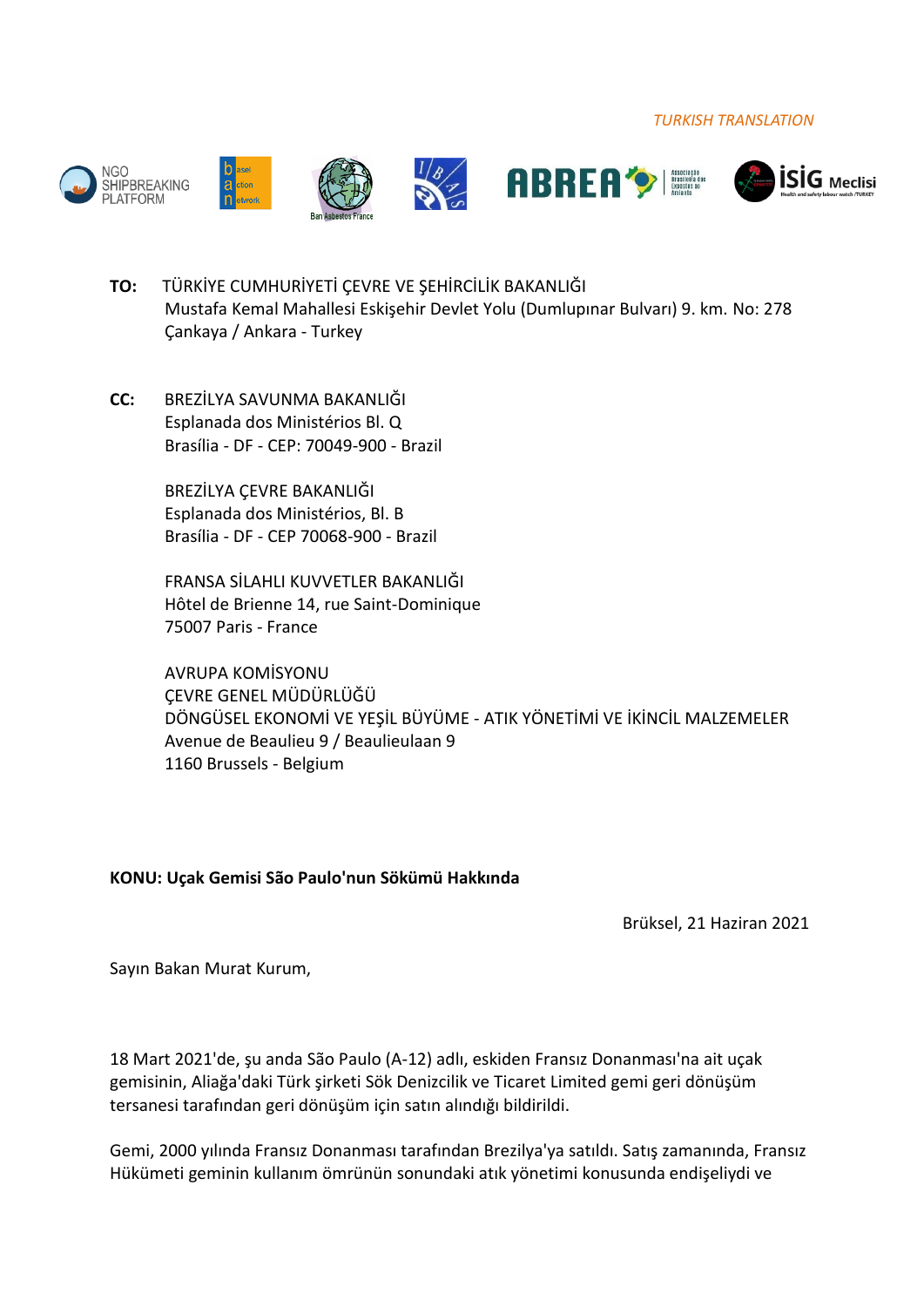bildirildiğine göre, geminin sökümünün güvenli ve ekolojik açıdan emniyetli olmasını sağlamak için geminin bertaraf yerinin kendisi tarafından onaylanmasını anlaşmaya ek bir madde olarak ekledi. Bu gemi, açık sularda düzenli seyretmesini engelleyen sayısız teknik sorun yaşandıktan sonra, 2017 yılında Brezilya tarafından resmi olarak hizmet dışı bırakıldı.

São Paulo Gemisi, 'Tehlikeli Atıkların Sınırlar Ötesi Taşınması ve Bertaraf Edilmesinin Kontrolüne İlişkin Basel Sözleşmesi'nin ihlali nedeniyle Fransa'dan Hindistan'a ihracatının kanunsuz olduğu ortaya çıkan ve büyük masraflarla Avrupa'ya geri çağrılmak zorunda kalan ikiz gemisi Clemenceau gibi, bünyesinde büyük miktarda tehlikeli madde barındırıyor ve bu nedenle, mezkur Sözleşme'ye göre tehlikeli atık olarak kabul ediliyor. Basel Sözleşmesi. Fransa, Brezilya ve Türkiye, üçü de bu Sözleşmeye taraftır.

İkiz gemi Clemenceau'da gerçekleştirilen denetimlere dayanarak, São Paulo gemisinin de yaklaşık 900 ton asbest ve asbest içeren malzeme, yüzlerce ton Poliklorlu Bifenil (PCB) içeren malzeme ve büyük miktarlarda toksik ağır metal içerdiğini çıkarsayabiliyoruz. São Paulo'nun ağır toksik bir gemi olduğuna dair çok az şüphe var. Bir geminin gerçekte ne kadar ve ne tip tehlikeli atık içerdiği, bu geminin Basel Sözleşmesi uyarınca yasal kaderini belirlemede hayati önem taşımaktadır. Bu kanunu gerekliliğe rağmen, São Paulo'da uygun bir bağımsız denetim veya Tehlikeli Madde Envanteri (IHM) yapılıp yapılmadığı belirsizliğini koruyor.

Geminin satış ve ihale sürecinde böyle bir Tehlikeli Madde Envanteri'nin (IHM) sağlanmadığı bilgisine sahibiz. Bu son derece usule aykırı ve endişe vericidir, çünkü atıkların türünü ve miktarını bilmeden, Türkiye'deki tersane gibi bir alıcının geri dönüşüm ve bertaraf sürecini sorumluluklarını yerine getirecek bir şekilde yönetip yönetemeyeceğini hakkıyla değerlendirmesi imkansızdır. Bir Tehlikeli Madde Envanteri (IHM) olmadan, tehlikeli maddelerin (örn. PCB'ler ve asbest) güvenli bir şekilde bertaraf edilmesi sürecinde ortaya çıkan yüklü masrafların üstesinden gelmeye yetecek gerçekçi bir satış fiyatına ulaşmak mümkün değildir. Ayrcıa elde uygun bir Tehlikeli Madde Envanteri (IHM) olmadan, Türkiye veya Brezilya gibi Basel Sözleşmesi Taraflarının, Sözleşme'nin bir gereği olan ihracatın ve müteakip atık yönetimini çevreye duyarlı bir şekilde yapılmasını sağlaması mümkün değildir. İhracatın yasallığı sağlanmadan, satışın işleminin tamamlanmış sayılamayacağı da açıktır.

Uçak gemisi şu anda Brezilya'nın Rio de Janeiro kentinde bulunuyor. São Paulo'nun Brezilya'dan Türkiye'ye gemideki tehlikeli maddelerin miktarları ve türleri hakkında doğru bir belgeleme yapılmadan ve bu ibraz edilmeden ihracatı, uluslararası hukuk ihlali, tehlikeli atıkların yasadışı sınır ötesi taşınması eylemi (Basel, Ek VA ve Madde 9, 1 , d) ve bu şekliyle açıkça suç olan eden bir kaçakçılık eylemi (Madde 4.3) teşkil edecektir.

Kesinlikle, uçak gemisinin Tehlikeli Madde Envanteri (IHM) tamamlanana ve açıklanana kadar Brezilya'dan ayrılmasına izin verilmemelidir. Ayrıca, gemi satışının, asbest ve PCB'lerin vb. mevzuata uygun yönetimi de dahil olmak üzere, Basel Sözleşmesi'nin gerektirdiği gibi ekolojik açıdan emniyetli bir şekilde sökmenin gerçek maliyeti bilinmeden sonuçlandırıldığı gerçeği göz önüne alındığında, bizim vardığımız sonuç şudur: bu geminin satışı uygunsuzdur, yasal ve mali sonuçlar dikkate alınmadan yürütülmüştür ve bu nedenle iptal edilmeli ve yasal yükümlülüklere uygun ve doğru bir Tehlikeli Madde Envanterine (IHM) dayalı olarak yeniden ihaleye tabi tutulmalıdır.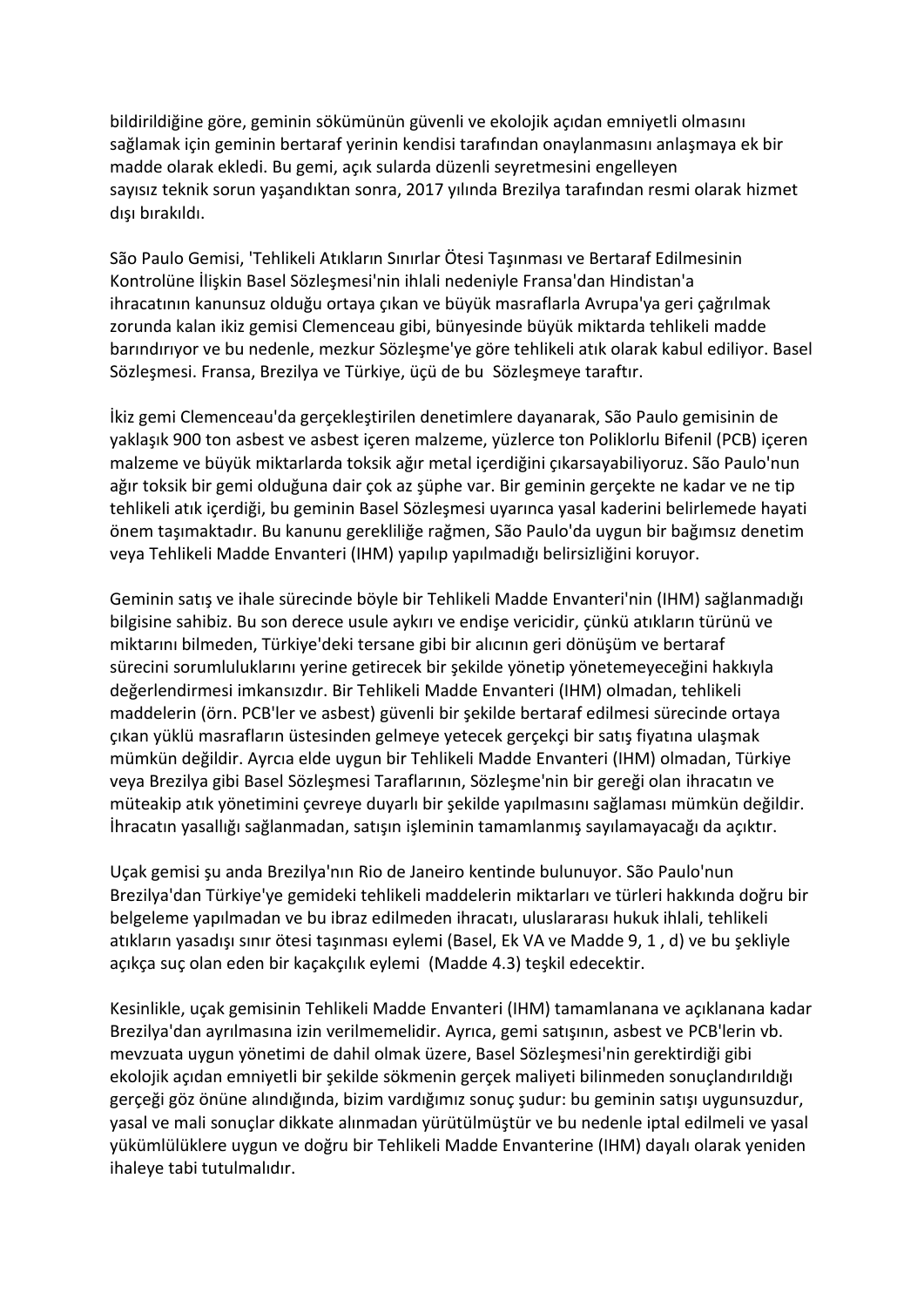Ayrıca, Türkiye'deki bu ve diğer gemilerin söküleceği yerelde yaşayan toplulukların, ithal edilen atık geminin taşıdığı riskler konusunda karanlıkta bırakıldığına dair önemli kanıtlar var. Gemide bulunması muhtemel büyük miktarlardaki asbest ve diğer tehlikeli maddeler göz önüne alındığında, yerel sivil toplum grupları, çevre ve meslek örgütleri, sendikalar, yerel siyasi liderler, teknik uzmanlar şimdi geminin Türkiye'ye ithaline şiddetle karşı çıkıyorlar. Sök Denizcilik ve Ticaret Limited tarafından uçak gemisinin satın alınması için verilen fiyatın, geminin çevre ve işçi sağlığına uygun geri dönüşümü ve bertarafına imkan sağlayan mali bir çerçeve sunmadığına, daha önceki sökümlerde yaşayan, davalara yansıyan usulsüzlüklere dair meşru endişelerini dile getiriyorlar.

Nitekim Bakanlığınız 20 Mayıs 2021'de TMBB'de verilen bir soru önergesine cevap verirken Aliağa'da son beş yılda 714 geminin söküldüğünü ve bunun sonucunda yaklaşık 250 tonu asbest olmak üzere, 74.325 ton tehlikeli atık bertaraf edildiğini belirtti. Bu dönemde Aliağa'daki tersanelerde - hepsinin büyük miktarlarda asbestle kontamine malzeme içermesi beklenen- çok sayıda askeri gemi, petrol ve gaz üniteleri ve Akdeniz'de faaliyet gösteren eski tip RoRo/yolcu gemileri de söküldüğü göz önüne alındığında, zikredilen asbest miktarı büyük ölçüde hafife alınmış ve gerçek-dışı görünüyor.

Özetle, Gemi Sökme Platformu STK'sı (NGO Shipbreaking Platform), Basel Eylem Ağı (BAN), BAN Asbest Fransa Asbestin Yasaklanması Ağı (Ban Asbestos France , Uluslararası Asbestin Yasaklanması Sekreterliği (IBAS) ve Brezilya ABREA (Brezilya Asbeste Maruz Kalanlar Ağı), daha önce hem Brezilyalı hem de Fransız yetkilileri bu yüksek oranda toksik askeri geminin sökülme süreci ile bağlantılı yasal, ekolojik ve sağlık riskleri konusunda uyarmıştı. Halen, gemi geri dönüşüm işlemimin yalnızca AB Gemi Söküm Listesindeki tesislerde yapılması gerektiği fikrini, bu listenin OECD ülkelerinde incelenmiş ve onaylanmış sahil dışında söküm operasyonlarıyla sınırlı olması nedeniyle- destekliyoruz. Ancak, bu vakada da gördüğümüz gibi geri dönüşüm için yükümlülükleri yerine getiren, çevreye duyarlı bir ithalatın sağlanması için ilgili tek kriter AB Listesi değildir. AB listesinde yer alan bir tesisin kullanılmasına ek olarak, São Paulo'nun ihracat ve ithalatından önce aşağıdakiler temin edilmelidir:

1. Basel Sözleşmesinin raporlama gerekliliklerine uygun olarak mütekamil ve detaylı bir bağımsız tehlikeli madde envanteri (IHM) sunulmalıdır ve bu satıştan önce ve açık ihale sürecinin bir parçası olmalıdır. Eğer durum böyle değilse, satış gerçekleşmiş sayılmaz ve yeniden teklif edilmelidir.

2. Gemide bulunan ve geminin yapısına içkin tehlikeli atıkların nasıl yönetileceği ve bertaraf edileceğine ilişkin planların bağımsız bir komisyon tarafından değerlendirilmesi ve tüm atıkların çevreye duyarlı bir şekilde ve çalışanların ve yerel toplulukların sağlığını tehlikeye atmadan bertaraf edilebileceği sonucuna varılmalıdır.

3. İhracat, transit devletlerin onayları da dahil olmak üzere Basel Sözleşmesinin diğer tüm yükümlülüklerine tam olarak uygun olmalıdır.

4. Basel Sözleşmesi'nin 6. Madde ve 11. paragrafına uygun olarak ithalatçı ve transit devletlerden bir mali garanti talep edilmeli ve bu mali garanti geminin batması, kazaya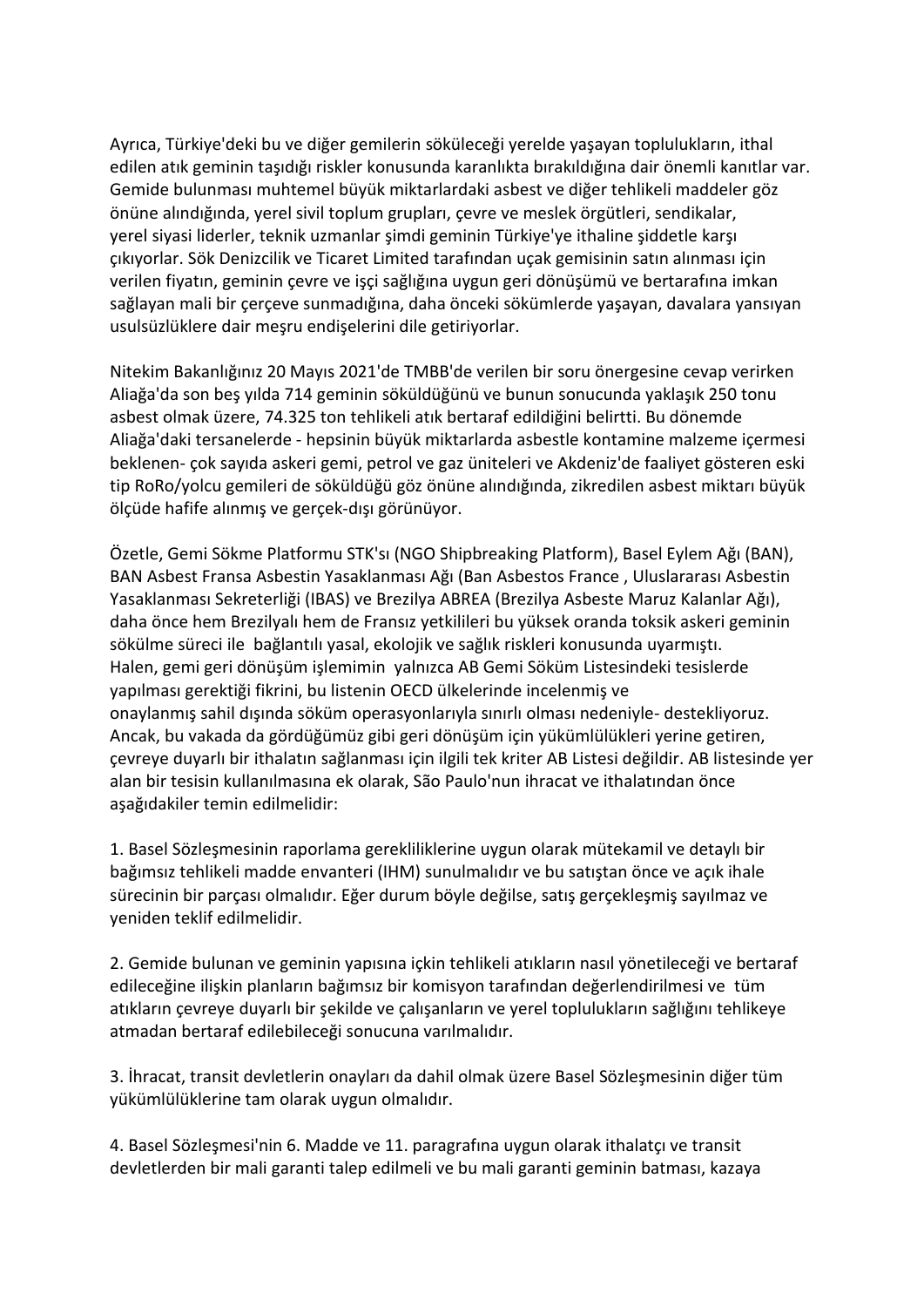uğraması veya karaya oturması veya ilgili aktörlerin potansiyel iflasının masraflarını karşılamaya yeterli olmalıdır.

5. Son olarak, gemi malzemelerinin son derece tehlikeli niteliği göz önüne alındığında, gemi sökümünde sevkiyat ve bunları takip eden yönetim planları, gemi sökümünden etkilenen topluluklarla tamamen şeffaf olarak paylaşılmalı ve onlar tarafından desteklenmelidir.

Bu konuda size daha fazla yardımcı olmak için hazırız ve São Paulo'nun Aliağa ve çevresindeki işçilere, yerel topluluklara ve hassas kıyı çevrelerine zarar vermesini engellemek için hangi adımları atmayı düşündüğünüz konusunda bizi bilgilendirmenizi rica ediyoruz.

Saygılarımızla,

Ingild Jensen

NGO Shipbreaking Platform (Gemisöküm Platformu STK'sı) Genel Sekreteri Ingvild Jenssen

Aşağıdaki Kurumlar Adına: ABREA (Brezilya Asbeste Maruz Kalanlar Ağı) Basel Action Network (Basel Eylem Ağı) BAN Asbestos France (Fransa Asbestin Yasaklanması Ağı) International Ban Asbestos Secretariat (Uluslararası Asbestin Yasaklanması Sekreterliği) İşçi Sağlığı ve İş Güvenliği Meclisi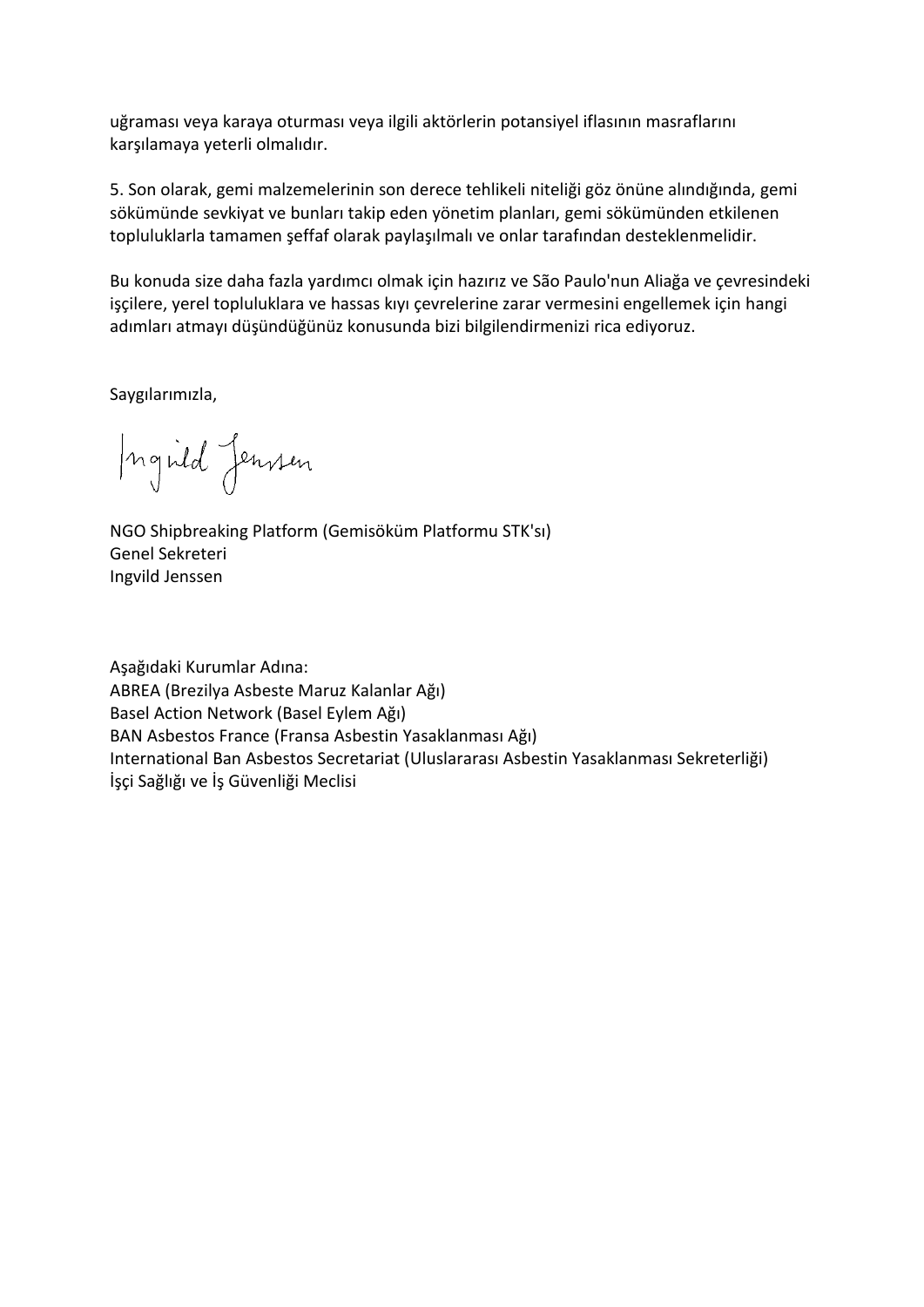*PORTUGUESE TRANSLATION*











- **TO:** MINISTÉRIO DO MEIO AMBIENTE E URBANISMO DA TURQUIA Mustafa Kemal Mahallesi Eskişehir Devlet Yolu (Dumlupınar Bulvarı) 9. km. No: 278 Çankaya / Ankara - Turquia
- **CC:** MINISTÉRIO DA DEFESA DO BRASIL Esplanada dos Ministérios Bl. Q Brasília - DF - CEP: 70049-900 - Brasil

MINISTÉRIO DO MEIO AMBIENTE DO BRASIL Esplanada dos Ministérios, Bl. B Brasília - DF - CEP 70068-900 - Brasil

MINISTÉRIO DA DEFESA DA FRANÇA Hôtel de Brienne 14, rue Saint-Dominique 75007 Paris - França

COMISSÃO EUROPEIA Directorate-General for Environment - Circular Economy and Green Growth - Waste Management and Secondary Materials Avenue de Beaulieu 9 / Beaulieulaan 9 1160 Bruxelas - Belgica

## **Assunto: Desmantelamento do porta-aviões São Paulo**

Bruxelas, 21 Junho 2021

Exmo. Sr. Ministro Murat Kurum,

A 18 de Março de 2021, o antigo porta-aviões francês, atualmente com o nome de São Paulo (A-12), foi comprado para reciclagem pelo estaleiro turco Sök Denizcilik Ticaret Limited em Aliağa.

A embarcação foi vendida pelo exército francês ao Brasil em 2000. Naquela época, o governo francês manifestou preocupação em relação à gestão do navio em final de vida e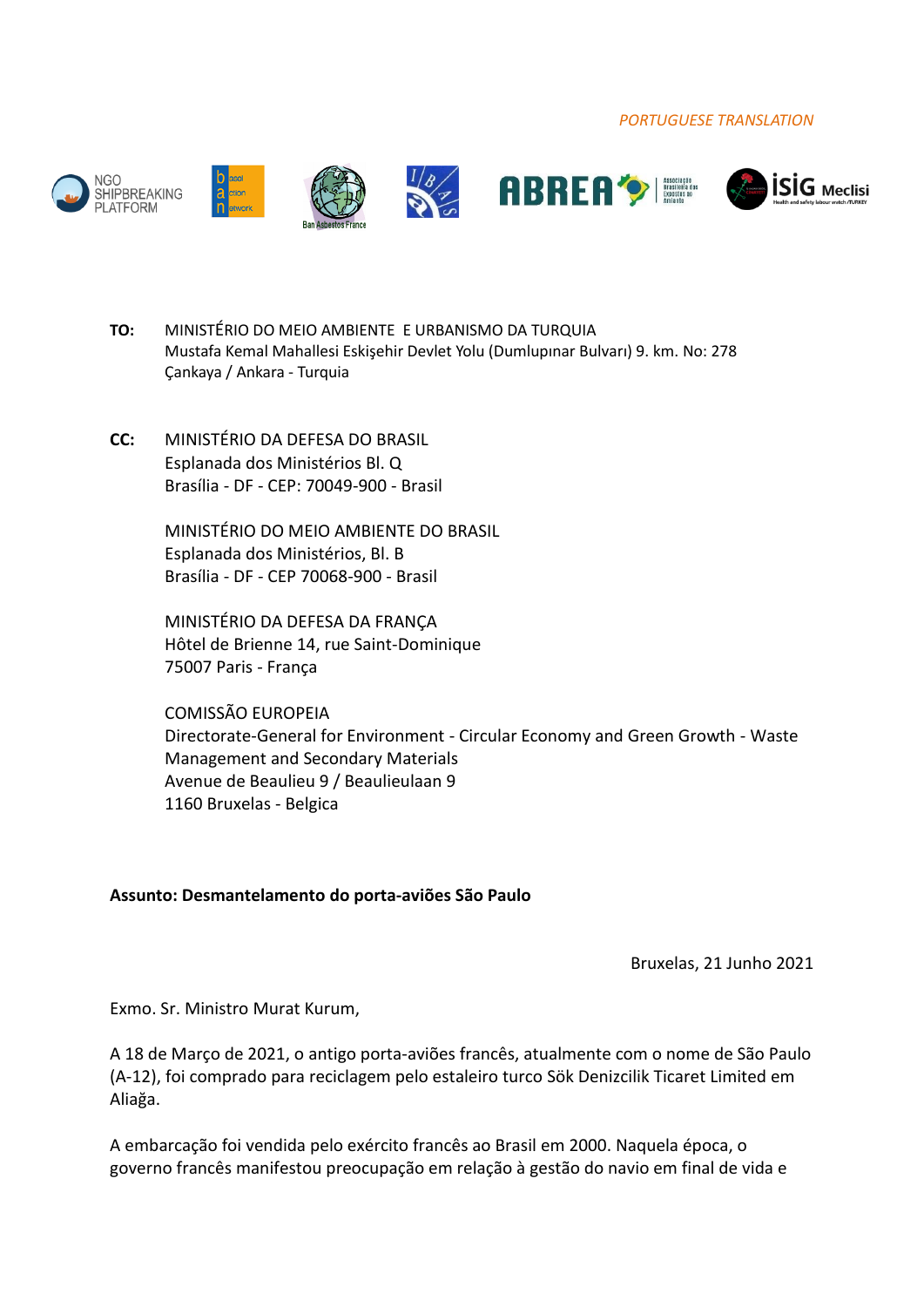teria pedido que o destino final do mesmo fosse aprovado pelo próprio governo para assegurar o desmantalemento seguro e ambientalmente sustentável do navio. Após inúmeros problemas de manutenção que impediram a operação do navio, este foi formalmente descomissionado pelo Brasil em 2017.

O São Paulo, tal como o seu infame navio irmão Clemenceau, cuja exportação equivocada para a Índia foi reencaminhada para a Europa a grande custo devido a violações da Convenção de Basileia, contém grandes quantidades de substâncias perigosas dentro da sua estrutura, e é por isso, considerado resíduo perigoso de acordo com a Convenção de Basileia. A França, o Brasil e a Turquia são todos Estados Partes da Convenção.

Com base nas auditorias realizadas no Clemenceau, podemos estimar que o São Paulo contém cerca de 900 toneladas de amianto e materiais que contêm amianto, centenas de toneladas de materiais que contêm Polychlorinated Biphenyl (PCB) e grandes quantidades de materiais pesados tóxicos a bordo. Não há dúvida de que o São Paulo é um navio particularmente tóxico. A quantidade de resíduos perigosos que contém um navio é crucial para determinar o seu destino legal de acordo com a Convenção de Basileia. E ainda, apesar deste fato, permanece a incerteza se uma auditoria independente adequada ou inventário de materiais perigosos (IMP) a bordo do São Paulo foi alguma vez realizado.

Temos conhecimento de que nenhum IMP foi fornecido durante o processo de venda e licitação da embarcação. Este fato é altamente irregular e alarmante, porque, sem conhecimento do tipo e quantidade de resíduos, é impossível para um comprador, como um estaleiro na Turquia, avaliar a capacidade de gestão do processo de reciclagem e descarte de forma responsável. Na verdade, sem um IMP, não é possível chegar a um preço de venda que teria de ser certamente suficiente para gerir as despesas consideráveis de um descarte seguro dos resíduos perigosos (ex. PCBs e amianto). Além disso, sem um IMP adequado, não é possível para um Estado Parte da Convenção de Basileia como a Turquia e o Brasil garantir que a exportação e a gestão sejam feitas de uma forma ambientalmente correta – um requisito da Convenção. Se a exportação não é legal, a venda não poderá ter sido consumada.

O porta-aviões está atualmente localizado no Rio de Janeiro, Brasil. A exportação do São Paulo do Brasil para a Turquia sem uma caraterização precisa da quantidade e tipo de materiais perigosos a bordo constituiria uma violação do direito internacional e um movimento transfronteiriço ilegal de resíduos perigosos (Basileia, Anexo VA e Artigo 9, 1 , d), bem como um tráfico ilegal que é um ato criminoso (Artigo 4.3).

Certamente, o porta-aviões não deve ter permissão para deixar o Brasil até e a menos que o IMP seja concluído. Além disso, dado o fato de que a venda do navio foi concluída sem saber o custo real do desmonte do navio de forma responsável e ambientalmente correta, conforme exigido pela Convenção de Basileia, incluindo a gestão adequada de amianto e PCBs etc., a conclusão retirada é de que a venda deste navio foi inadequada, e conduzida sem ter em consideração as implicações legais e financeiras. Portanto, esta deve ser anulada e sujeita a nova licitação com base em restrições legais e um IMP adequado e rigoroso. Além disso, há evidências consideráveis de que as comunidades locais na Turquia não foram corretamente informadas em relação às consequências da importação de resíduos do navio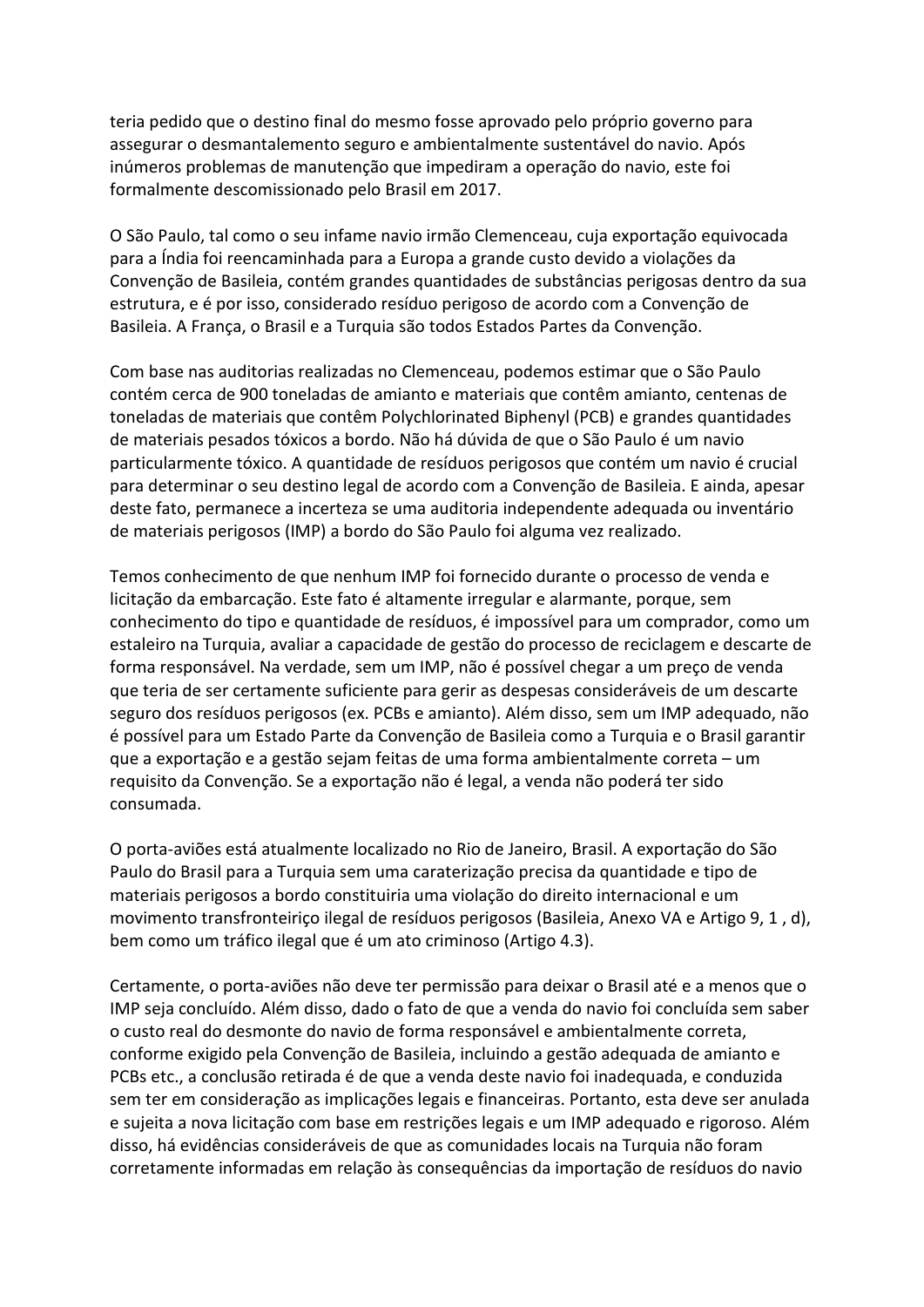em questão. Com relação às quantidades particularmente altas de amianto e outros materiais perigosos que podem estar embutidos na estrutura da embarcação, grupos da sociedade civil local, líderes políticos, especialistas técnicos e organizadores sindicais estão agora se opondo fortemente à importação da embarcação para a Turquia . Eles levantaram preocupações legítimas de que o preço cotado pela Sök Denizcilik e Ticaret Limited para a compra do porta-aviões não seja financeiramente viável se todas as medidas adequadas forem consideradas durante a reciclagem e descarte da embarcação.

De fato, ao responder a uma moção parlamentar a 20 de Maio de 2021, o ministério turco afirmou que 714 navios foram desmontados em Aliağa nos últimos cinco anos, resultando no desmonte de 74.325 toneladas de resíduos perigosos, incluindo aproximadamente 250 toneladas de amianto. O número de amianto parece altamente subestimado, tendo em conta que os estaleiros em Aliağa desmontaram inúmeros navios militares; unidades de petróleo e gás; e também navios antigos RoRo/passageiros que operam no Mediterrâneo, os quais devem conter grandes quantidades de materiais contaminados com amianto.

Em suma, a ONG Shipbreaking Platform, Basel Action Network (BAN), BAN Asbestos France, International Ban Asbestos Secretariat (IBAS) e ABREA já alertaram as autoridades brasileiras e francesas sobre os riscos legais, ambientais e de saúde associados ao desmantelamento desta embarcação militar tóxica. Apoiamos totalmente a visão de que a reciclagem de navios só deve ser realizada em instalações incluídas na Lista da União Europeia (UE), uma vez que essa lista é limitada a operações que não estão relacionadas à praia e que são verificadas e aprovadas em países da OCDE. No entanto, a Lista da UE não é o único critério relevante para garantir importações ambientalmente responsáveis para reciclagem. Além de utilizar uma instalação listada na UE, o seguinte deve ser garantido antes da exportação e importação do São Paulo:

1. Um inventário independente completo e preciso de materiais perigosos (IMP) deve ser feito de acordo com os requisitos do relatório da Convenção de Basileia e deve preceder a venda e fazer parte do processo de licitação aberta. Se não for esse o caso, a venda deve ser refeita.

2. Uma avaliação independente dos planos sobre como gerir e descartar os resíduos perigosos a bordo e embutidos na estrutura da embarcação deve concluir que todos os resíduos podem ser descartados de maneira ambientalmente segura e sem prejudicar a saúde dos trabalhadores e das comunidades locais em risco.

3. A exportação deve estar em total conformidade com todas as outras obrigações da Convenção de Basileia, incluindo aprovações por Estados de trânsito.

4. A garantia financeira estipulada no Artigo 6, parágrafo 11 da Convenção de Basileia deve ser exigido dos Estados importadores e de trânsito, e ser suficiente para cobrir os custos de perda acidental ou encalhe da embarcação ou potencial insolvência dos atores envolvidos.

5. Finalmente, e dada a natureza extremamente perigosa dos materiais a bordo do navio, o embarque e os planos de gestão subsequentes devem ser totalmente transparentes para as comunidades afetadas e ser apoiados pelas mesmas.